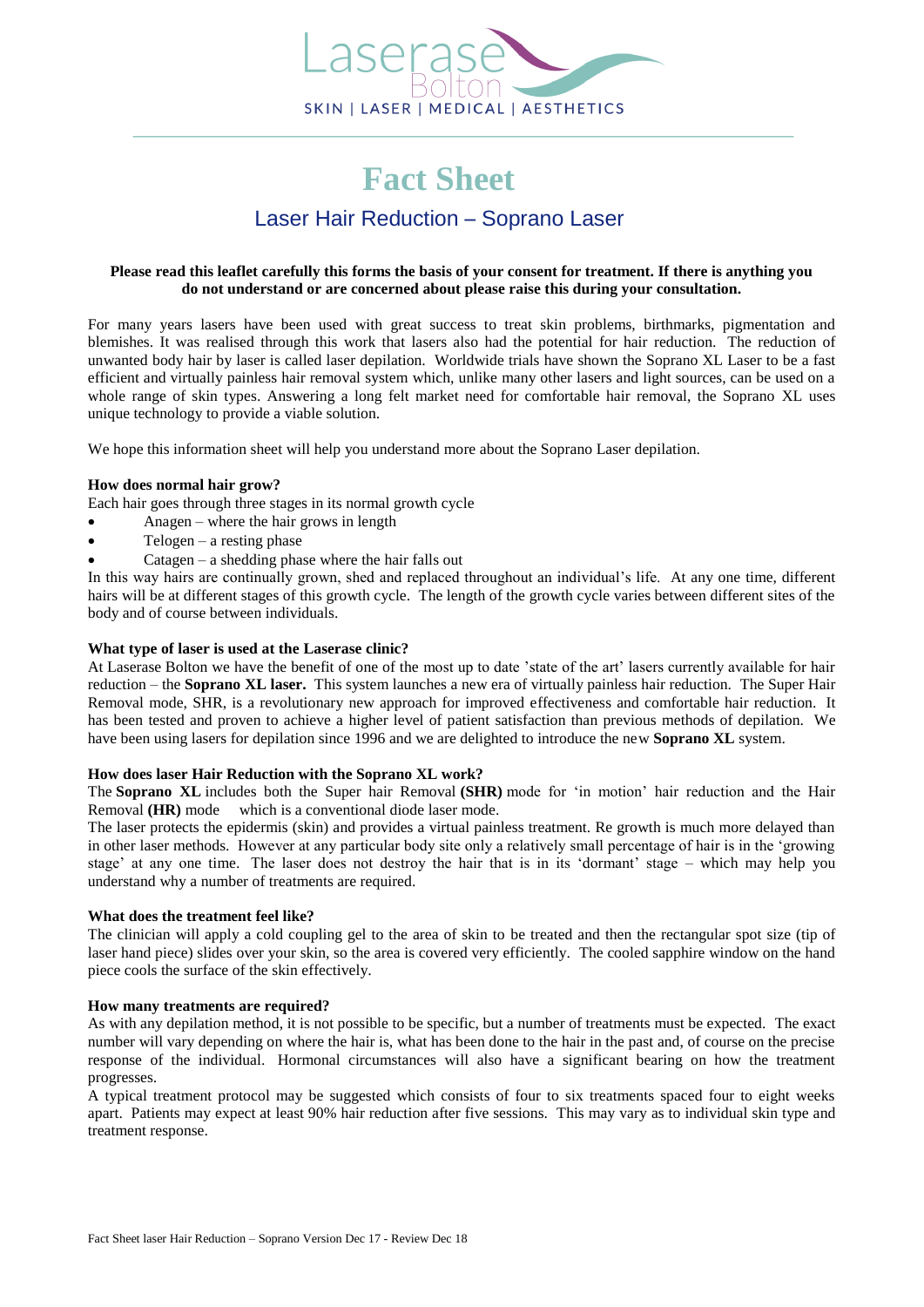

#### **Can all skin types and hair colours be treated?**

The Soprano XL is suitable for all skin types, hair types and most hair colours. We have found that red hair will respond to treatment on occasions but white and grey hairs do not usually respond and therefore we would not recommend treatment in these instances.

We can treat patients with darker skin types with increased safety and without compromising efficiency.

#### **Can all parts of the body be treated?**

Yes -including the chin, upper lip, cheeks, legs, arms and back as well as sensitive areas like the ears, nose, chest and bikini line. One major benefit of the new **Soprano XL** laser is that it is ten times faster than most other lasers so even large areas like legs and backs can be treated in a fraction of the time it used to take.

#### **Is laser hair reduction permanent?**

Results vary; actively growing hair follicles can be permanently destroyed, so for some people we can say that the end result is permanent hair reduction. However, as with all depilation methods currently available, we cannot give any guarantee as the laser will only affect actively growing follicles and not dormant or 'resting' hair follicles. Therefore, it is always possible that new hair growth may take place in the future from the unaffected hair follicles. Very rarely destroyed follicles may regenerate.

As with all medical treatments it is possible that not everyone will respond to treatment. Some patients may obtain a less than average response or may not respond at all.

#### **How does laser depilation compare with other hair reduction methods?**

Shaving, waxing and depilatory creams are all temporary methods that must be repeated on a regular basis. The **Soprano XL** Laser offers much longer lasting results. Whilst electrolysis can offer permanent results it can be a tedious, invasive and painful process often requiring years of treatments. The **Soprano XL** can, in a short period of time, effectively treat, with virtually no pain, an area that would take over an hour by electrolysis.

#### **Is the treatment painful?**

This virtually painless hair reduction system is made possible by the combination of low fluence, rapid pulsing diode technology with an **'in motion'** technique. The rapid pulsing capabilities of the system are enabled by the system's high average peak power, unique in the industry. This rapid pulsing makes possible a key aspect of virtually painless hair reduction **'in motion'**

Most people experience no more than a slight stinging sensation. People with darker hair and skin may feel the laser slightly more as their skin will absorb more energy. In this case more attention will be paid to cooling the skin before, during and after treatment, to minimise skin reactions.

#### **Are there any side effects?**

The most common after effect is redness and mild irritation of the skin that can last for a day or so. Skin may also become fragile at the treatment site, if this happens avoid make-up or rubbing the skin in the area for approx 24 hrs. You will be given an after care advice sheet to follow.

With certain skin types changes in skin colour (either darker or lighter) can occur. This would normally settle with time although complete return to normal pigmentation cannot be guaranteed.

Because each person's skin responds differently we may carry out a careful pre-treatment test patch procedure to minimise unexpected reactions taking place during a full treatment. A charge of **£10** is made for this procedure.

#### **Is the treatment safe?**

Yes. Lasers have been used in medicine for over 30 years and there is no evidence whatsoever to suggest that the treatment can lead to skin disorders or an increased risk of skin cancer. Extensive clinical trials for laser depilation and over 10 years of experience at this clinic have resulted in a safe technique with a minimal risk of side effects. Every precaution is taken to ensure the safety of the patient. Because of the continuous wave technology, the **Soprano XL is** a much safer and predictable system.

Patients must wear protective goggles, the lasers are maintained according to a rigorous schedule and the clinic is registered and inspected by the Healthcare Commission. Your treatment will be undertaken by a doctor or nurse who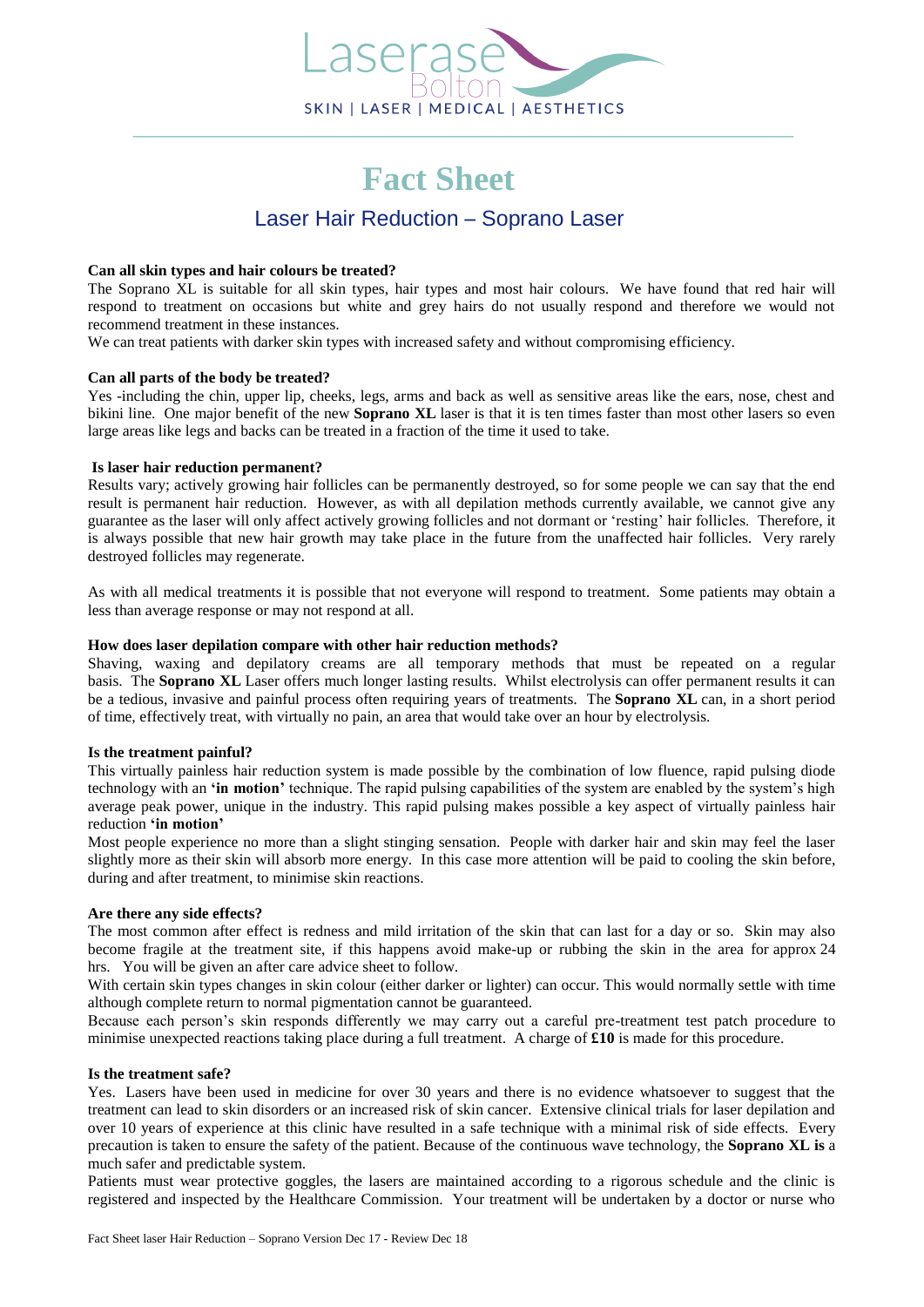

has been trained to a very high standard in the use of lasers. All staff regularly update their clinical knowledge and skills.

## **Should anyone avoid this treatment?**

The treatment should be avoided by anyone who is hypersensitive to light or has an outbreak of Herpes Simplex (cold sores) or vitiligo (natural loss of skin pigment). If you have the rare disorder Epidermolysis Bullossa you should avoid laser treatment. Patients with very dark skin are at greater risk of pigment changes and will be advised about the risks of treatment at the consultation. It is better to delay the treatment if you are pregnant and to advise the clinic staff if you are taking oral steroids. A full medical history will be taken prior to treatment-do raise any questions at that time. You may be excluded from treatment if you are expecting prolonged sun exposure during the upcoming month or if you have had prolonged sun exposure or artificial tanning during the last 48hrs.

#### **Will I have to have my photograph taken?**

It is recommended to take 'before and after' photographs to document the progress of your treatment. These photographs provide objective evidence because many patients are not able to assess the progress of treatment through a gradual improvement. All photographs are purely for progress evaluation and are kept securely in patient's files in accordance with the Data Protection Act.

#### **How do I prepare myself for treatment?**

The laser targets the pigment in the skin and thus it is important that you do not have a suntan – whether natural or artificial. If you have a tan you should wait four weeks until there is no activity in the pigment producing cells. If you are plucking, waxing or using hair reduction cream you should stop 1-2 weeks prior to treatment and change to

shaving or cutting the hair. You should avoid perfumes, deodorants or any potential irritants in the treatment area before and after treatment. You must avoid alcohol, aspirin and non-steroidal anti-inflammatory medication for 48 hours prior to treatment. This

will reduce the risk of skin reactions.

## **What happens immediately after treatment?**

Care should always be taken to prevent trauma to the treated area for the first four to five days following treatment. Avoid hot baths, sauna, solarium, aerobic exercise, and massage. It is also advised to avoid rough sport for a few days.

You should apply a high factor sun screen (SPF 30+) and protect the treated area from exposure to direct sunlight for at least one month following treatment. Tanning after treatment may enhance melanin regeneration, which may result in hyperpigmentation.

Make-up may be applied on the day following treatment unless blistering or crusting develops. Since the skin is sensitive during this period, take special care while removing make-up to avoid damage to the skin, which can predispose the site to infection.

Avoid sun exposure and apply sun screen after and in between treatments.

#### **Do I have to come back?**

You should return to the clinic for examination of the treated area between 4-10 weeks after the treatment for additional treatment as required.

If there has been partial hair clearance, treatment should be continued and you should return between 4-6 weeks for examination and for additional treatment, if necessary.

Avoid sun exposure and apply sun screen after and in between treatments.

#### **How much will it cost?**

The cost of the treatment is dependent upon the area treated; whilst an approximate cost may be given the actual cost will be detailed within the consultation appointment.

## **A consultation is required before embarking on any treatment regime, test patches are also undertaken.**

#### **A parent or guardian must accompany anyone aged under 18.**